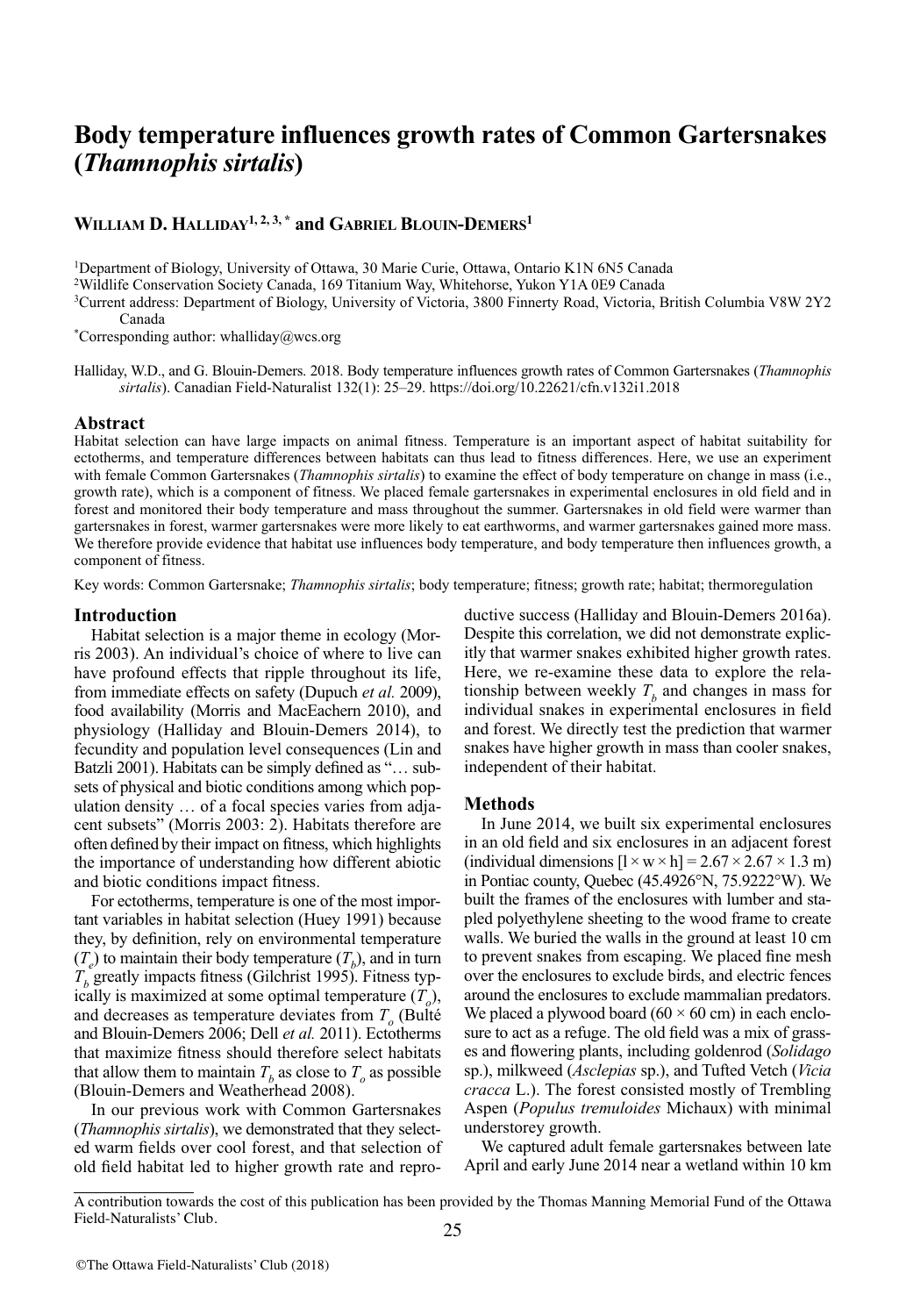of our experimental enclosures and placed 10 individuals in the old field enclosures and 10 in the forest enclosures, with two individuals per enclosure in four of the enclosures in each habitat and one individual per enclosure in two of the enclosures in each habitat. We used gravid females because the main goal of this experiment was to examine the fitness consequences of habitat selection, therefore we measured reproductive output (Halliday and Blouin-Demers 2016a). We randomly assigned females to habitats and enclosures, while ensuring that the body size distribution was similar between habitats. We also randomly assigned half of the females in each habitat to a "low food" treatment, and the other half to a "high food" treatment. In the low food treatment, we offered each female one large earthworm twice per week and in the high food treatment we offered each female one large earthworm four times per week. We offered earthworms to snakes by isolating the snake within its enclosures and dropping an earthworm in front of its head. This typically elicited a feeding response, whereby the snake immediately struck the earthworm or began flicking its tongue at the worm. We recorded whether the snake ate the earthworm. Snakes also had access to food naturally available in the enclosures, so our food treatments represent food supplementation.

Prior to feeding, we measured the skin temperature of each snake with an infrared thermometer (Fluke 566 infrared thermometer, Fluke Corporation, Everett, Washington, USA); skin temperature is highly correlated with internal body temperature in gartersnakes (Spearman's  $\rho \ge 0.87$ ; Halliday and Blouin-Demers 2017a). We held the thermometer 10 cm from the snakes and aimed at the centre of their bodies. We recorded whether the snake was out and basking or whether it was under the cover board. We measured  $T<sub>b</sub>$ four times per week at 0900. Once per week, we measured the mass of each snake with a spring scale (Pesola AG, Schindellegi, Switzerland). We continued this experiment until the beginning of September (105 days), which was the point when all gravid females had given birth. We include measurements for each female only until the week before it gave birth. By the end of this experiment, the final sample size was six gartersnakes in each habitat; however, we collected sufficient data from all 10 snakes in each habitat to include data from all 20 snakes in the analyses. The loss of snakes was due to escapes and predation.

#### *Analyses*

We first conducted a *t*-test to verify that females in each habitat had similar starting masses. We then conducted an analysis to describe the difference in  $T<sub>k</sub>$  between habitats. We used a linear mixed effects model in R (package lme4; function lmer; Bates *et al.* 2015) with daily  $T<sub>b</sub>$  of each individual snake as the dependent variable, combinations of food treatment, habitat, the snake's location (i.e., under cover, out of cover), and all two-way interactions as fixed effects, and with snake ID as a random effect. We compared models with Akaike's information criterion (package stats; function AIC; R Core Team 2016) and selected the model with the lowest AIC as the best model. If models were within 2 AIC units of the best model, we considered them to be competing and used the most parsimonious of the competing models as the final model.

For our second analysis, we examined whether a snake ate during a given feeding event using general linear mixed effects models with a binomial distribution (package lme4; function glmer; family: binomial). We used the occurrence/non-occurrence of a feeding event (where  $1 =$  the snake ate the worm and  $0 =$  the snake refused the worm) as the dependent variable and temperature, location, food treatment, habitat, and two-way interactions as fixed effects, and snake ID as a random effect.

For our final analysis, we examined the change in mass for a snake from one week to the next with linear mixed effects models, with change in mass as the dependent variable and combinations of the following independent variables as fixed effects, including twoway interactions: habitat, food treatment, mean temperature over the previous week, and days since the last food item was eaten. We included snake ID as a random effect.

#### **Results**

At the beginning of the experiment, females in field and forest habitat  $(n = 10$  in each habitat) did not differ significantly in mass (mean  $\pm$  SE in field: 72.0  $\pm$  9.9 g, in forest:  $72.8 \pm 11.8$  g;  $t = 0.05$ ,  $P = 0.96$ ).

On average, the  $T_b$  of gartersnakes was lower in forest than in field (mean difference =  $4.6 \pm 0.4$  °C,  $t_{720}$  = 12.33, *P* < 0.01; Figure 1; Appendix S1). Individuals under cover were cooler than individuals out of cover, especially for snakes in the forest  $(t_{720} = 5.45, P \le 0.01)$ or in the low food treatment  $(t_{720} = 2.04, P = 0.04)$ .

Gartersnakes were more likely to eat if their  $T<sub>b</sub>$  was higher (effect size =  $0.10 \pm 0.03$ ,  $t_{564} = 3.76$ ,  $P < 0.01$ ; Appendix S2), if they were in the low food treatment (effect size =  $1.68 \pm 0.47$ ,  $t_{564} = 3.58$ ,  $P < 0.01$ ), and if they were in the field (effect size =  $1.05 \pm 0.47$ ,  $t_{564}$  = 2.23,  $P < 0.01$ ). All interaction terms in this model were non-significant (Appendix S2).

Regardless of habitat or food treatment, gartersnakes were more likely to gain mass from one week to the next if their mean  $T<sub>b</sub>$  was higher in the previous week  $(slope = 0.26 \pm 0.11, t_{174} = 2.24, P = 0.03; Figure 2;$ Appendix S3). All interaction terms in this model were non-significant (Appendix S3).

#### **Discussion**

Habitat selection by ectotherms influences  $T_b$ , which in turn influences fitness because of the direct link between  $T<sub>k</sub>$  and fitness (Blouin-Demers and Weatherhead 2008). In this study, we demonstrate that gartersnakes in our field enclosures had a higher  $T<sub>b</sub>$  than gartersnakes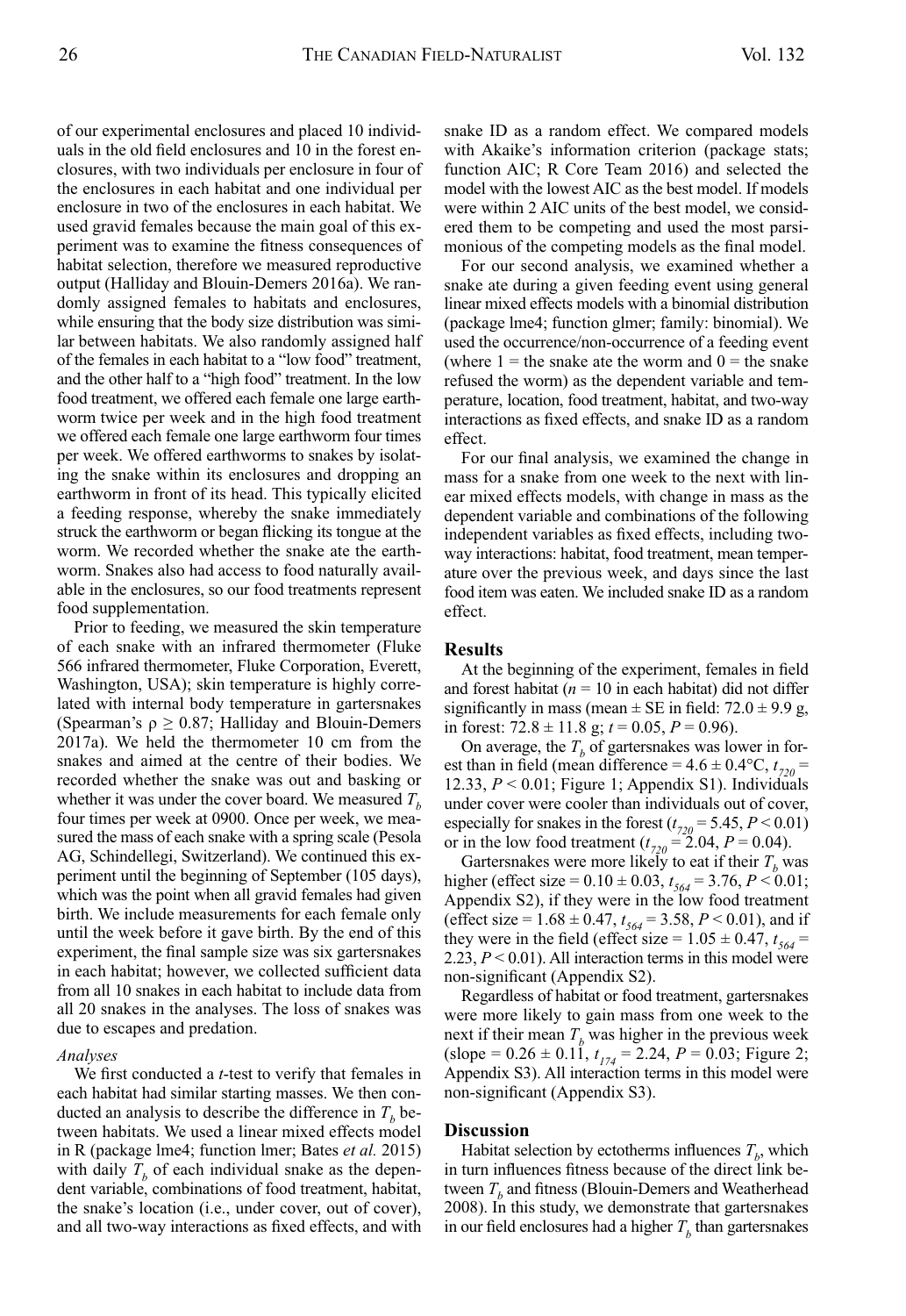

**FIGURE 1.** Body temperature of female Common Gartersnakes (*Thamnophis sirtalis*) living in enclosures in old field and forest habitat in Pontiac county, Quebec between June and September 2014. Boxes represent the interquartile range, lines within the box are the median,  $\forall$  in the box is the mean, whiskers are the 5th and 95th percentiles, and points above the whiskers are outliers.  $n = 726$  temperature measurements on 20 individual gartersnakes.

in forest enclosures, and that gartersnakes with higher  $T<sub>b</sub>$  are more likely to eat and have a greater mass increase regardless of habitat or food treatment. We previously demonstrated that  $T_e$  was higher in field than in forest (Halliday and Blouin-Demers 2016a) and here we demonstrate that this increased  $T_{\text{e}}$  translated to increased  $T_b$ . We also previously demonstrated that gartersnakes are more willing to eat at temperatures closer to their preferred  $T<sub>k</sub>$  in the laboratory (Halliday and Blouin-Demers 2016b) and here we extend this finding to the wild; we found that gartersnakes are more likely to eat when they are warmer and that warmer gartersnakes grow more or produce larger offspring. We therefore provide direct evidence that habitat use dictates  $T<sub>b</sub>$ , which then influences growth rate, a component of fitness.

Other studies of ectotherm habitat selection have indicated a strong preference for the habitat that most closely matched optimal temperature (Huey 1991; Calsbeek and Sinervo 2002; Halliday and Blouin-Demers 2014; Paterson and Blouin-Demers 2018). Similarly, several studies have demonstrated the link between temperature and growth rate in ectotherms (Bronikowski 2000; Patterson *et al.* 2017). Our study extends the findings of these previous studies by demonstrating that short-term changes in body temperature (over one week) can lead to changes in growth, and therefore influence fitness.



**FIGURE 2.** The relationship between mean body temperature in the previous week and change in mass for female Common Gartersnakes (*Thamnophis sirtalis*) living in enclosures in old field and forest habitat in Pontiac county, Quebec between June and September 2014. The line represents the relationship between body temperature and change in mass, according to a linear mixed effects model.  $n = 195$  change in mass measurements on 20 individual gartersnakes.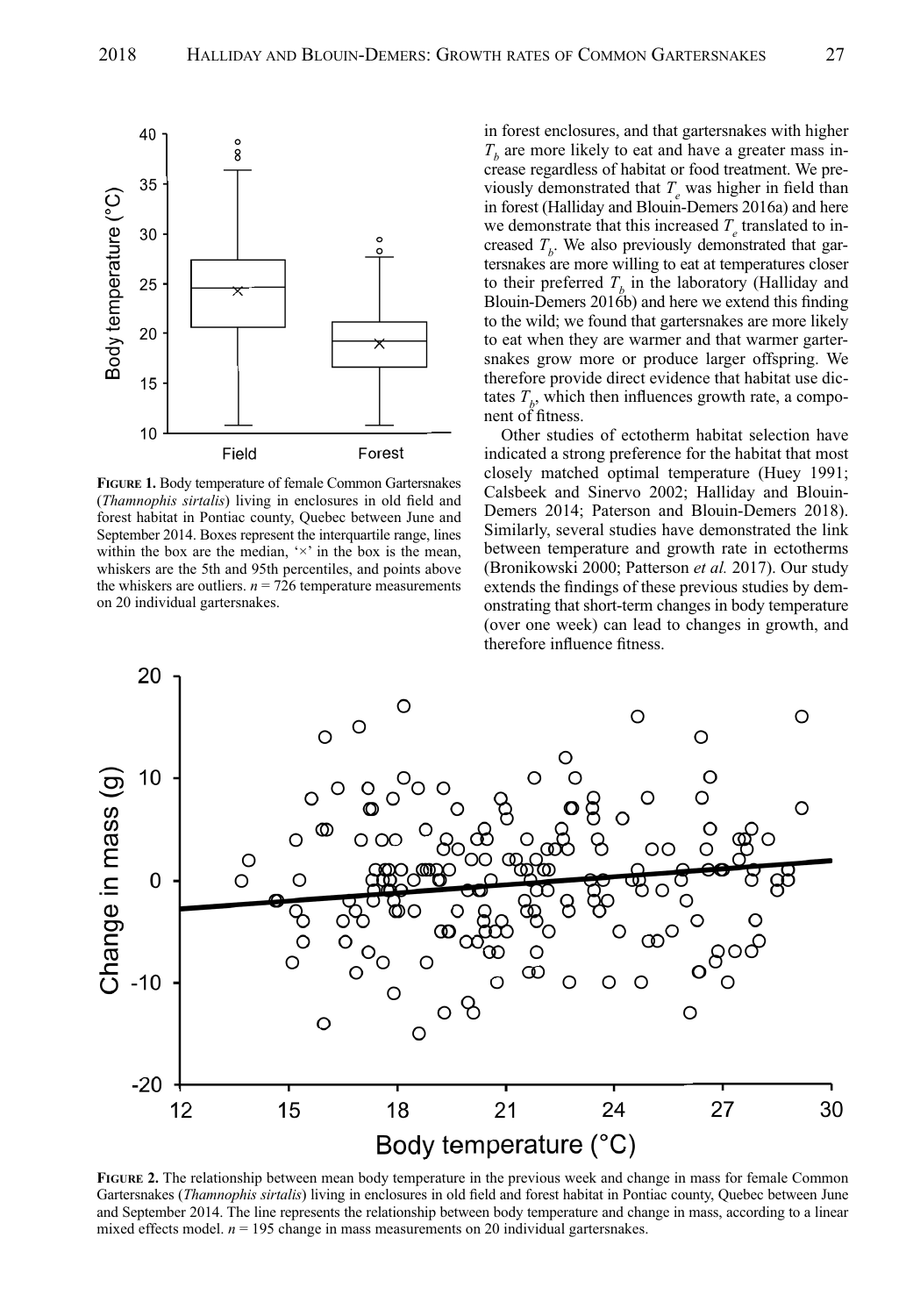Although willingness to eat and growth were both related to  $T_b$ , the number of worms eaten did not affect growth, and neither did the food treatment we imposed. This is likely due to an abundance of naturally available worms within our enclosures, which we could not control or account for. In another experiment with similar enclosures, we monitored worm abundance and caught worms throughout the course of our study (Halliday and Blouin-Demers 2017b). In that experiment, worm abundance was on average lower in enclosures with more snakes, which suggests that snakes were eating the worms that entered the enclosures. The worms that we fed to the snakes were an additional meal, but likely did not provide enough additional energy to affect growth detectably. The feeding treatments therefore provide evidence of the link between  $T<sub>b</sub>$  and foraging but cannot directly link foraging and growth, even though it is logical that individuals that eat more worms should grow more. To test the link between  $T<sub>b</sub>$ , foraging, and growth effectively one would need to completely control the food intake of study organisms, which is challenging under field conditions. While our field enclosures did not allow us to control food intake and were not entirely escape or predator proof, enclosures do offer natural habitat conditions, including natural variation in temperature and insolation, that increase the ecological realism compared to laboratory studies. Given that the main goal of our experiment was to examine the effect of habitat and temperature on fitness, we feel that field enclosures were more appropriate than more controlled laboratory conditions. Captivity stress is also likely to be lower in field enclosures than in the laboratory.

We used gravid females in our experiment complicating the interpretation of our results. Unlike juveniles, adult males, and non-gravid females, energy intake by gravid females is not only self-directed but also to the developing offspring. We use the term growth rate, but changes in mass are likely happening in both the offspring and in the females. In our previous analysis of this experiment (Halliday and Blouin-Demers 2016a), we demonstrated that females also grew in length, which implies that at least some of the change in mass is directly related to growth of the females and not just to growth of the offspring. Another potential issue associated with using gravid females in this experiment is that they often fast during pregnancy (e.g., Lourdais *et al.* 2002), which has obvious implications for a growth rate study. But this was not the case in our study: all females ate, especially if their body temperature was high.

The effect of  $T_b$  on growth was relatively weak (slope  $= 0.26$  g/<sup>o</sup>C), probably because we measured  $T<sub>b</sub>$  only four times each week. There was likely greater variation in snake  $T<sub>b</sub>$  that we did not capture. We measured  $T<sub>b</sub>$  at the same time every day, so we did not capture daily variation in  $T_b$ . A larger sample size with more continuous  $T_b$  measurements would likely lead to a stronger relationship between  $T<sub>b</sub>$  and growth.

In summary, our study demonstrates the link between habitat use and growth, a component of fitness, via the temperature-dependence of foraging and growth. Studies on ectotherms, and to a lesser extent on endotherms, must consider temperature as an important habitat feature that can influence behaviour, physiology, and ultimately fitness.

# **Author Contributions**

Writing – Original Draft: W.H.; Writing – Review & Editing: W.H. and G.B.-D.; Conceptualization: W.H. and G.B.-D.; Investigation: W.H.; Methodology: W.H.; Formal Analysis: W.H.; Funding Acquisition: W.H. and G.B.-D.

#### **Acknowledgements**

We thank P. Fassina, L. Halliday, S. Karabatsos, T. Newman, and M. Routh for their assistance in the field, and the Nature Conservancy of Canada for the use of their property. This research was funded by the University of Ottawa, an Ontario Graduate Scholarship to W.D.H, a Natural Sciences and Engineering Research Council (NSERC) Canada Graduate Scholarship to W.D.H, and a NSERC Discovery Grant to G.B.D. All methods in this study were approved by the University of Ottawa's Animal Care Committee under protocol BL-278, and all snakes were used under the authority of Québec Permis Scientifique 2013083003007SF.

### **Literature Cited**

- **Bates, D.**, **M. Maechler**, **B. Bolker, and S. Walker.** 2015. Fitting linear mixed-effects models using lme4. Journal of Statistical Software 67: 1–48. [https://doi.org/10.18637/jss.](https://doi.org/10.18637/jss.v067.i01) [v067.i01](https://doi.org/10.18637/jss.v067.i01)
- **Blouin-Demers, G., and P.J. Weatherhead.** 2008. Habitat selection is linked to components of fitness through the temperature-dependence of performance in ratsnakes (*Elaphe obsoleta*). Israel Journal of Ecology and Evolution 54: 361–372. <https://doi.org/10.1560/IJEE.54.3-4.361>
- **Bronikowski, A.M.** 2000. Experimental evidence for the adaptive evolution of growth rate in the garter snake *Thamnophis elegans*. Evolution 54: 1760–1767. [https://doi.org/](https://doi.org/10.1111/j.0014-3820.2000.tb00719.x) [10.1111/j.0014-3820.2000.tb00719.x](https://doi.org/10.1111/j.0014-3820.2000.tb00719.x)
- **Bulté, G., and G. Blouin-Demers.** 2006. Cautionary notes on the descriptive analysis of performance curves in reptiles. Journal of Thermal Biology 31: 287–291. [https://doi.org/](https://doi.org/10.1016/j.jtherbio.2005.11.030) [10.1016/j.jtherbio.2005.11.030](https://doi.org/10.1016/j.jtherbio.2005.11.030)
- **Calsbeek, R., and B. Sinervo.** 2002. An experimental test of the ideal despotic distribution. Journal of Animal Ecology 71: 513–523. [https://doi.org/10.1046/j.1365-2656.2002.00](https://doi.org/10.1046/j.1365-2656.2002.00619.x) [619.x](https://doi.org/10.1046/j.1365-2656.2002.00619.x)
- **Dell, A.I.**, **S. Pawar, and V.M. Savage.** 2011. Systematic variation in the temperature dependence of physiological and ecological traits. Proceedings of the National Academy of Sciences of the USA. 108: 10591–10596. [https://doi.org/10.](https://doi.org/10.1073/pnas.1015178108) [1073/pnas.1015178108](https://doi.org/10.1073/pnas.1015178108)
- **Dupuch, A.**, **P. Magnan**, **A. Bertolo, L.M. Dill**, **and M. Proulx.** 2009. Does predation risk influence habitat use by northern redbelly dace *Phoxinus eos* at different spatial scales? Journal of Fish Biology 74: 1371–1382. [https://](https://doi.org/10.1111/j.1095-8649.2009.02183.x) [doi.org/10.1111/j.1095-8649.2009.02183.x](https://doi.org/10.1111/j.1095-8649.2009.02183.x)